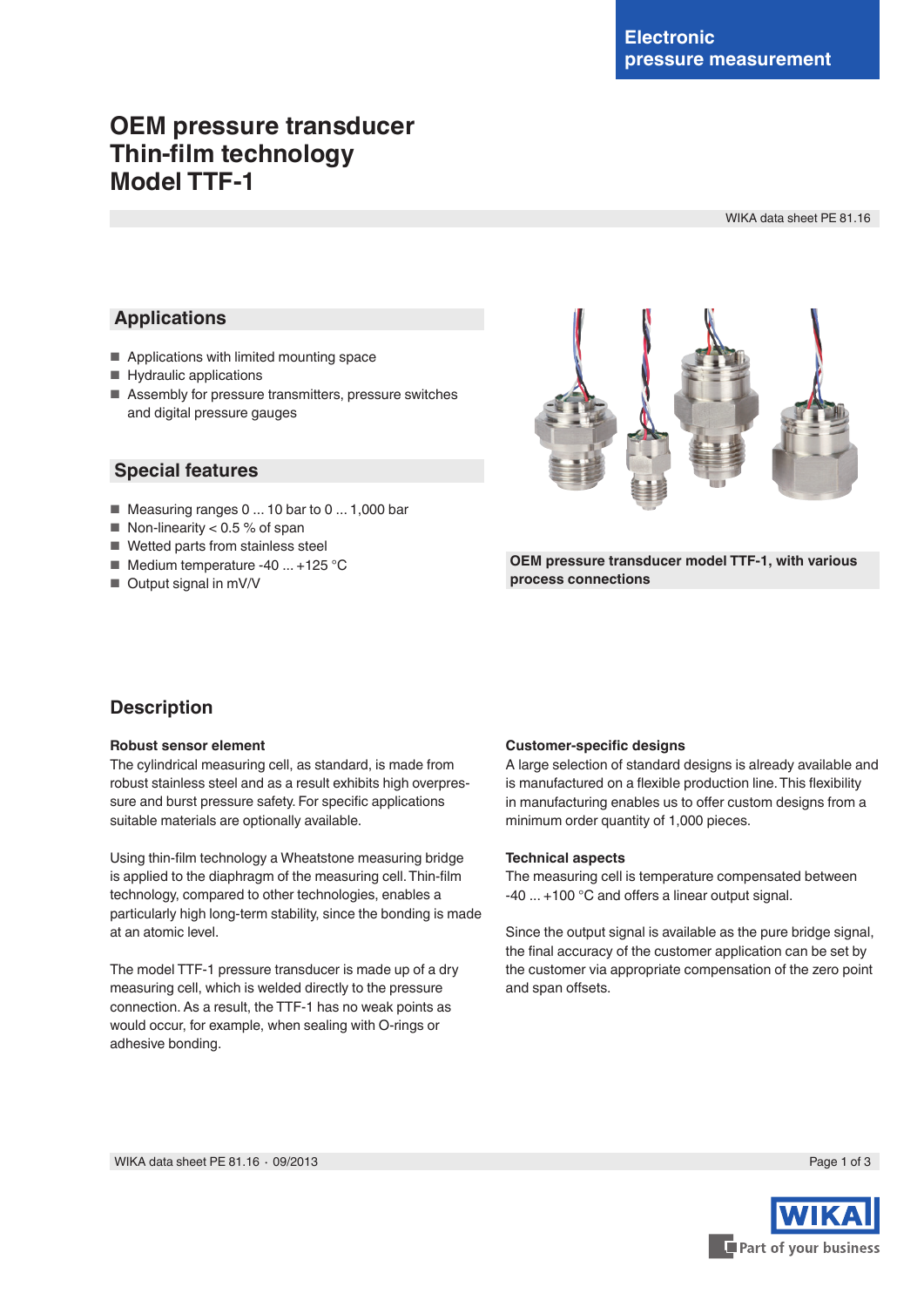# **Measuring ranges**

| Relative pressure [bar] |       |        |       |  |  |  |  |
|-------------------------|-------|--------|-------|--|--|--|--|
| <b>Measuring range</b>  | 010   | 016    | 025   |  |  |  |  |
| Overpressure limit      | 20    | 32     | 50    |  |  |  |  |
| <b>Burst pressure</b>   | 100   | 160    | 250   |  |  |  |  |
| <b>Measuring range</b>  | 040   | 060    | 0100  |  |  |  |  |
| Overpressure limit      | 80    | 120    | 200   |  |  |  |  |
| Burst pressure          | 400   | 550    | 800   |  |  |  |  |
| <b>Measuring range</b>  | 0160  | 0250   | 0400  |  |  |  |  |
| Overpressure limit      | 320   | 500    | 800   |  |  |  |  |
| <b>Burst pressure</b>   | 1,000 | 1,200  | 1,700 |  |  |  |  |
| <b>Measuring range</b>  | 0600  | 01,000 |       |  |  |  |  |
| Overpressure limit      | 1,200 | 1,500  |       |  |  |  |  |
| Burst pressure          | 2,400 | 3,000  |       |  |  |  |  |

Other measuring ranges on request.

#### **Vacuum tightness**

Yes

# **Output signals**

| Measuring range [bar]                              |               |
|----------------------------------------------------|---------------|
| $\blacksquare$ 010                                 | $1.42.6$ mV/V |
| $\blacksquare$ 0  16 and 0  25                     | $1.52.5$ mV/V |
| $\blacksquare$ 0  40 up to 0  160                  | $1.62.4$ mV/V |
| $\blacksquare$ 0  250 up to 0  1,000 1.7  2.3 mV/V |               |

# **Voltage supply**

**Power supply** DC 6 ... 10 V

# **Reference conditions (per IEC 61298-1)**

**Temperature** 15 ... 25 °C

**Atmospheric pressure** 860 ... 1,060 mbar

**Humidity** 45 ... 75 % relative

**Power supply** DC 10 V

**Mounting position** Any

# **Time response**

#### **Settling time (10 ... 90 %)**

 $< 1$  ms

## **Accuracy data**

## **Zero offset**

max. ±0.5 mV/V

# **Bridge resistance**

 $6.5 \pm 1.3 \text{ k}\Omega$ 

#### **Temperature error**

Compensated temperature range: -40 ... +100 °C Mean temperature coefficient

E Zero point:  $\pm 0.1$  % of span/10 K

**B** Span:  $\pm 0.1$  % of span/10 K

## **Non-linearity, typical**

Measuring range [bar]

| $+0.50$ % of span |
|-------------------|
| $+0.40$ % of span |
| $+0.40$ % of span |
| $+0.35$ % of span |
| $+0.30\%$ of span |
| $+0.25\%$ of span |
| $+0.22$ % of span |
| $+0.20$ % of span |
| $+0.18\%$ of span |
| $+0.15\%$ of span |
| $+0.12$ % of span |
|                   |

## **Hysteresis**

≤ 0.1 % of span

## **Long-term stability**

≤ 0.2 % of span/year

## **Operating conditions**

#### **Permissible temperature ranges**

Medium: -40 ... +125 °C Ambient: -40 ... +100 °C Storage: -40 ... +100 °C

### **Service life**

> 100 million load cycles

## **Process connections**

Many different process connections are available on request. Examples are listed under "Dimensions in mm".